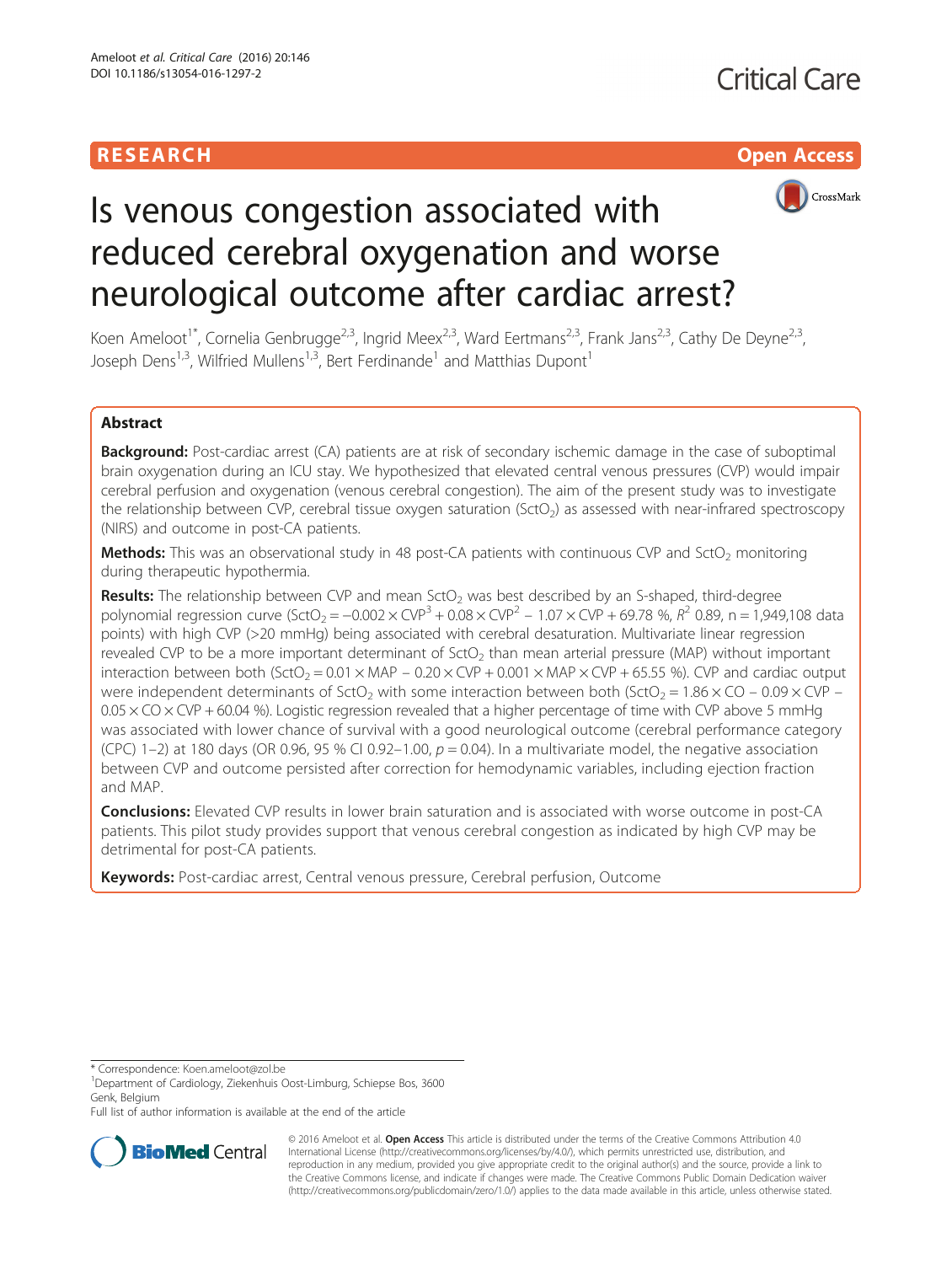# Background

After cardiac arrest (CA), patients with suboptimal brain oxygenation during their stay in the intensive care unit have a large cerebral penumbra and risk of secondary ischemic damage [[1\]](#page-7-0). Therefore, thorough knowledge of the physiological determinants of cerebral oxygen supply in the post-CA period is paramount for physicians taking care of these patients. We previously showed that mean arterial pressure (MAP), mixed venous oxygen saturation, cardiac output, hemoglobin, partial pressure of oxygen (PaO<sub>2</sub>), and carbon dioxide (PaCO<sub>2</sub>) are important determinants of cerebral tissue oxygen saturation  $(SctO<sub>2</sub>)$  measured with near-infrared spectroscopy (NIRS) [\[2](#page-7-0)–[4](#page-7-0)]. Current hemodynamic post-CA guidelines focus on targeting an MAP of 65 mmHg, based on the assumption that this would result in optimal cerebral perfusion assuming normal cerebrovascular autoregulation [[5\]](#page-7-0). However, cerebral perfusion pressure equals MAP minus intracranial pressure (ICP). As it has been shown that there is a good correlation between ICP and central venous pressure (CVP) [\[6](#page-7-0)], we hypothesized that there would be negative correlation between CVP and cerebral perfusion (venous cerebral congestion). In this way, cerebral oxygenation might be compromised in after CA, with elevated CVP due to right ventricular failure, fluid overload, mechanical positive pressure ventilation, or pulmonary disease. The aim of the present study was to investigate the relationship between CVP,  $SctO<sub>2</sub>$  as assessed with near-infrared spectroscopy (NIRS), and outcome after CA in patients under therapeutic hypothermia.

### Methods

#### Study population

All comatose survivors of non-traumatic CA treated in our tertiary care hospital (Ziekenhuis Oost-Limburg, Genk, Belgium) are prospectively enrolled in our database. Patients could have been resuscitated in hospital, referred by another hospital, or admitted to our own emergency ward. All patients were treated uniformly according to the institutional post-CA protocol. As part of this protocol, patients are routinely monitored by cerebral saturation (SctO2) monitoring on admission to the coronary care unit. For the purpose of the present study, we selected patients with continuous CVP recordings with a 2-sec time interval. Written informed consent was obtained from a next of kin. The local medical ethics committee approved the study protocol (Ziekenhuis Oost-Limburg ethical committee, 15/2/2011).

### General management

Our institutional post-CA protocol has been described previously [[2](#page-7-0)–[4](#page-7-0)]. Briefly, all patients were intubated, mechanically ventilated and sedated with propofol and remifentanil if hemodynamically tolerated. Cisatracurium was administered in the case of problematic ventilation and shivering. Unless an obvious non-cardiac cause could be identified, all patients were referred for urgent coronary angiography followed by percutaneous coronary intervention when indicated. Therapeutic hypothermia was induced shortly after admission by cold saline (4 °C, 30 ml/kg) and further mechanically induced and maintained in the coronary care unit by endovascular (Icy-catheter, CoolGard® 3000, Alsius, Irvine, CA, USA) or surface (ArcticGelTM pads, Arctic Sun® 5000, Medivance, Louisville, CO, USA) cooling systems at 33 °C for 24 h. During their stay in the ICU, hemodynamic management wasa performed according to the guidelines. If signs of inadequate circulation persisted despite correct fluid resuscitation (wedge pressure >18 mmHg), norepinephrine was infused with a target MAP >65 mmHg and subsequently dobutamine to target a cardiac index >2.2 L/min/m<sup>2</sup>. After rewarming (0.3 °C/h) sedation was titrated towards the patient's comfort with efforts towards minimizing sedation. Patients were extubated when their neurological, respiratory, and hemodynamic status had sufficiently recovered.

#### Data collection

Cerebral tissue oxygen saturation was continuously measured with NIRS using the FORE-SIGHT™ technology (CAS Medical systems, Branford, CT, USA). Sensors were bilaterally applied to each frontotemporal area before the start of mechanically induced hypothermia. Sensors were covered to prevent ambient light interference. Cerebral saturation data were not used to guide hemodynamic management. Unless contraindicated or considered inappropriate by treating physicians, all patients were monitored by a new-generation pulmonary artery catheter (CCOmbo PAC®, Edwards Life Science, Irvine, CA, USA) connected to the appropriate monitor (Vigilance II®, Edwards Life Science, Irvine, CA, USA). Central venous pressure and cardiac output were measured continuously by thermodilution. In patients without a pulmonary artery catheter, CVP was measured using the deep vein catheter accessed through the subclavian or jugular vein. MAP was obtained from a radial artery line. Both MAP and CVP were measured at the level of the tragus. Hemodynamic and  $StO<sub>2</sub>$  data were transmitted electronically to a personal computer with a 2-sec time interval, together with information on blood temperature and oxygen saturation. The ejection fraction was determined by transthoracic echocardiography.

# **Statistics**

Results are expressed as mean (±SD, standard deviation) unless otherwise stated. All simultaneously obtained  $CVP-SctO<sub>2</sub>$  pairs collected during the first 24 h after ICU admission were pooled. The mean  $SctO<sub>2</sub>$  was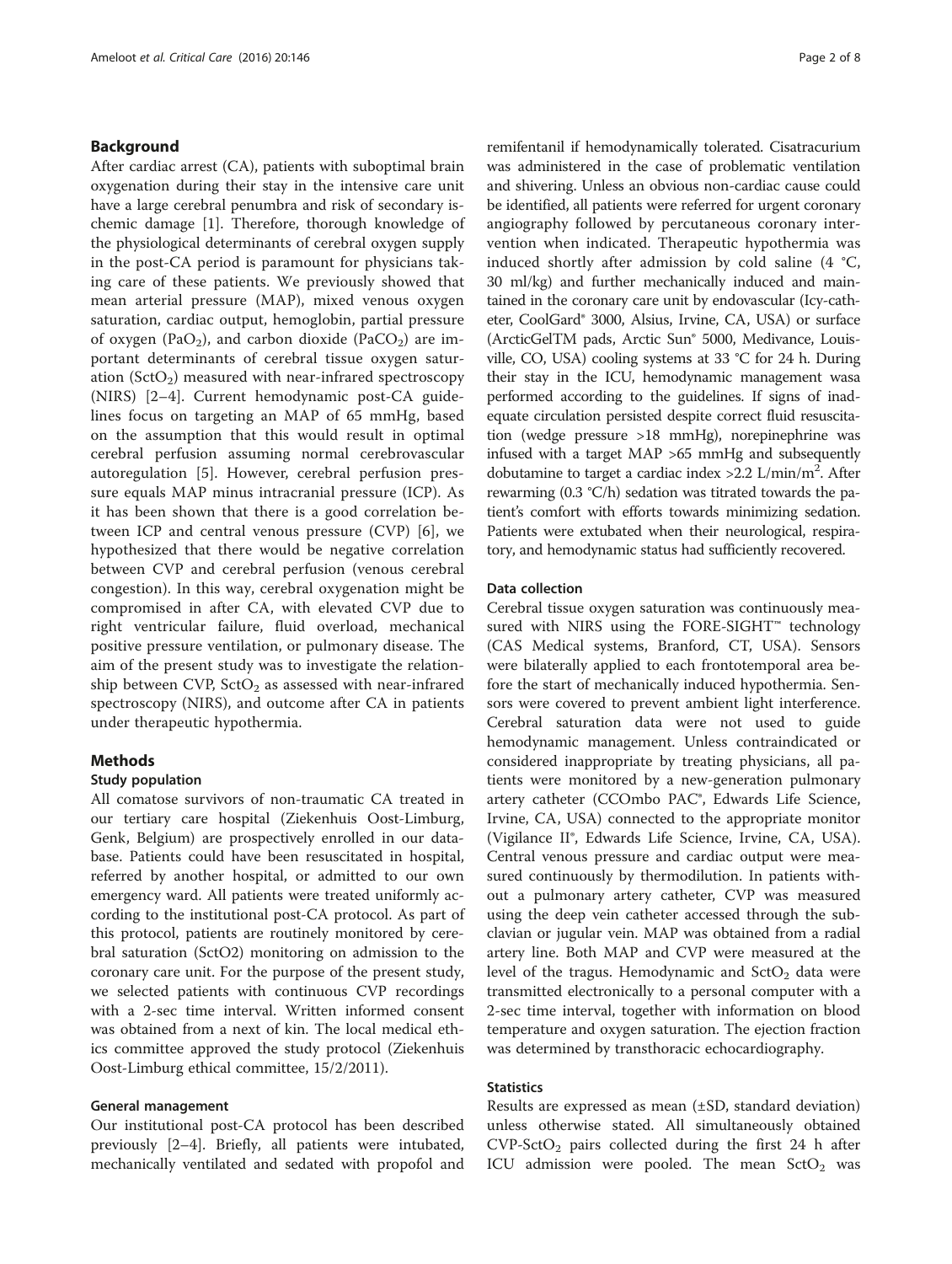calculated per mmHg CVP (range 0–25 mmHg) and per mmHg MAP minus CVP (range 40–90 mmHg). Regression curves were fitted (with calculation of the Pearson correlation coefficient) to describe the relationship between  $SctO<sub>2</sub>$  and CVP. Subsequently, all CVP-SctO<sub>2</sub> pairs were stratified according to the simultaneously obtained MAP (60–70 mmHg, 70–80 mmHg, 80– 90 mmHg, 90–100 mmHg) and cardiac output (2.5– 5 L/min, 5–7.5 L/min, >7.5 L/min) and similar regression analysis was performed. Subsequently, two separate multivariate linear regression models were constructed to describe the interactions between MAP and CVP, and cardiac output and CVP, as determinants of  $SctO<sub>2</sub>$ . We performed trend analysis by calculating  $\Delta$ CVP and  $\Delta$ SctO<sub>2</sub> during 1-h time intervals during the 24-h study period. Finally, the percentage of time above each CVP value (range 0–25 mmHg) was calculated per patient. A good outcome was defined as survival in cerebral performance category (CPC) 1–2 at 180 days. The CPC score ranges from 1 (good cerebral performance) to 5 (death). Odds ratios (and 95 % CI) were calculated to assess the association between the time above each CVP value and the odds to survive with good neurological outcome. Univariate logistic regression was used to test for significance (assuming that a higher percentage of time spent above an optimal CVP level would negatively affect outcome). Two separate multivariate models were constructed using backward multivariate logistic regression. Cardiac arrest variables (patient age, bystander cardiopulmonary resuscitation (CPR) <10 minutes, shockable rhythm, time to return of spontaneous circulation (ROSC), and percentage time with CVP above 5 mmHg) were included in the first model. Hemodynamic variables (percentage time with MAP <65 mmHg, ejection fraction, and percentage time with CVP >5 mmHg) were included in the second model, Statistical analysis was performed using Matlab software (version R2010b, Mathworks, Natick, MA, USA). A  $p$  value <0.05 was considered significant.

# Results

#### Patients

Forty-eight patients were included in the study. Mean age was  $62 \pm 13$  years, 59 % were male, 84 % received bystander CPR, and 68 % had a shockable rhythm. Cardiac output and filling pressures were continuously monitored with a pulmonary artery catheter in 39 patients and CVP was monitored by a deep vein catheter in the remaining 9 patients. Mean MAP was 77 ± 8 mmHg, mean mixed venous blood oxygen saturation  $(SVO<sub>2</sub>)$  67  $\pm$  10 %, mean cardiac output 3.7  $\pm$  1.2 L/min, and mean CVP  $10 \pm 4$  mmHg. A summary of the baseline characteristics is provided in Additional file [1](#page-7-0).

# CVP negatively affects  $SctO<sub>2</sub>$

The relationship between CVP and mean  $StO<sub>2</sub>$  was best described by an S-shaped, third-degree polynomial regression curve  $(SctO<sub>2</sub> = -0.002 \times CVP<sup>3</sup> + 0.08 \times CVP<sup>2</sup> 1.07 \times \text{CVP} + 69.78$  %,  $R^2$  0.89, n = 1,949,108 data points), with low CVP (<5 mmHg) being associated with normal SctO<sub>2</sub> values and high CVP (>20 mmHg) being associated with cerebral desaturation (Fig. [1a](#page-3-0)). The relationship between simultaneously obtained MAP minus CVP pairs and mean SctO2 was also best described by an S-shaped, third-degree polynomial regression curve  $(SctO<sub>2</sub> = 0.0002 \times (MAP-CVP)<sup>3</sup> -0.0445 \times (MAP-CVP)<sup>2</sup> 3.0959 \times (MAP-CVP) - 5.7926 \%$ ,  $R^2$  0.91) (Fig. [1b\)](#page-3-0).

CVP is more important than MAP as a determinant of  $SctO<sub>2</sub>$ Subsequently, all  $CVP-SctO<sub>2</sub>$  pairs were stratified according to the simultaneously obtained MAP (60–70 mmHg, 70–80 mmHg, 80–90 mmHg, 90–100 mmHg) (Fig. [2a](#page-4-0)). Multivariate linear regression revealed that CVP was a more important determinant of  $SctO<sub>2</sub>$  than MAP, without important interaction between MAP and CVP  $(SctO<sub>2</sub> = 0.01 \times MAP - 0.20 \times CVP + 0.001 \times MAP \times CVP$ + 65.55 %). Only when MAP was high (90–100 mmHg, 18 % of data points), was the negative influence of CVP on SctO<sub>2</sub> less pronounced.

# Interaction between CVP and cardiac output as determinants of  $SctO<sub>2</sub>$

Subsequently, all  $CVP-5ctO<sub>2</sub>$  pairs were stratified according to the simultaneously obtained cardiac output (2.5–5 L/min, 5–7.5 L/min, >7.5 L/min) (Fig. [2b\)](#page-4-0). Multivariate linear regression revealed that CVP and cardiac output are independent determinants of  $SctO<sub>2</sub>$ , with some interaction between both  $(SctO<sub>2</sub> = 1.86 \times CO$  –  $0.09 \times \text{CVP} - 0.05 \times \text{CO} \times \text{CVP} + 60.04$  %). When cardiac output was high (>7.5 L/min, 4 % of data points) there was no negative correlation between CVP and  $SctO<sub>2</sub>$ .

#### Trend analysis

We calculated  $\Delta$ CVP and  $\Delta$ SctO<sub>2</sub> during 1-h time intervals during the 24-h study period. We found significant correlation between mean  $\Delta$ SctO<sub>2</sub> and mean  $\Delta$ CVP during these time intervals  $(\Delta \text{SctO}_2 = -0.11 \times \Delta \text{CVP})$  – 0.17,  $R^2$  0.36) (Fig. [3](#page-5-0)).

#### Outcome

At 180 days, 24 (50 %) of the study patients survived with CPC 1–2. Logistic regression revealed that a higher percentage of time with CVP >5 mmHg was associated with a lower chance of survival, with a good neurological outcome at 180 days (OR 0.96, 95 % CI 0.92–1.00,  $p = 0.04$ ) (Table [1](#page-5-0)). In two separate backward multivariate logistic regression models, the negative association between the percentage of time with a CVP >5 mmHg and outcome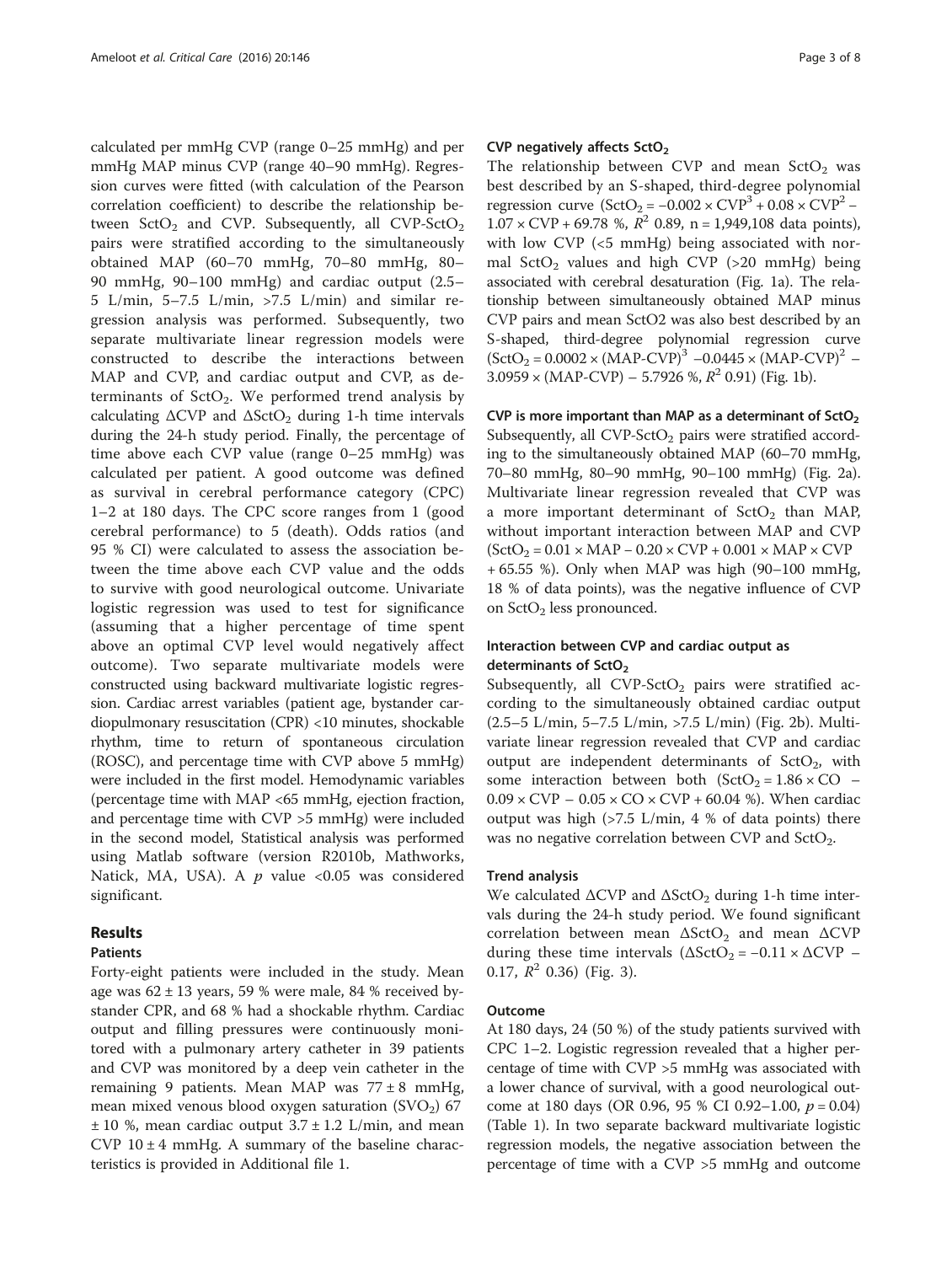<span id="page-3-0"></span>

persisted after correction for cardiac arrest variables (model 1) and hemodynamic variables (model 2) (Table [2\)](#page-5-0).

# Discussion

This study is the first to support the hypothesis that venous cerebral congestion due to elevated CVP impairs cerebral oxygenation and may be detrimental for patients

after CA. First, we showed that there is strong S-shaped negative correlation between CVP and  $StO<sub>2</sub>$ . Based on a previous study, we consider  $SctO<sub>2</sub>$  between 67 and 69 % to be optimal for patients after CA [[3](#page-7-0)]. In this way our physiological model indicates that CVP >5 mmHg results in  $StO_2 < 67$  % with progressively declining  $StO_2$  with CVP >20 mmHg.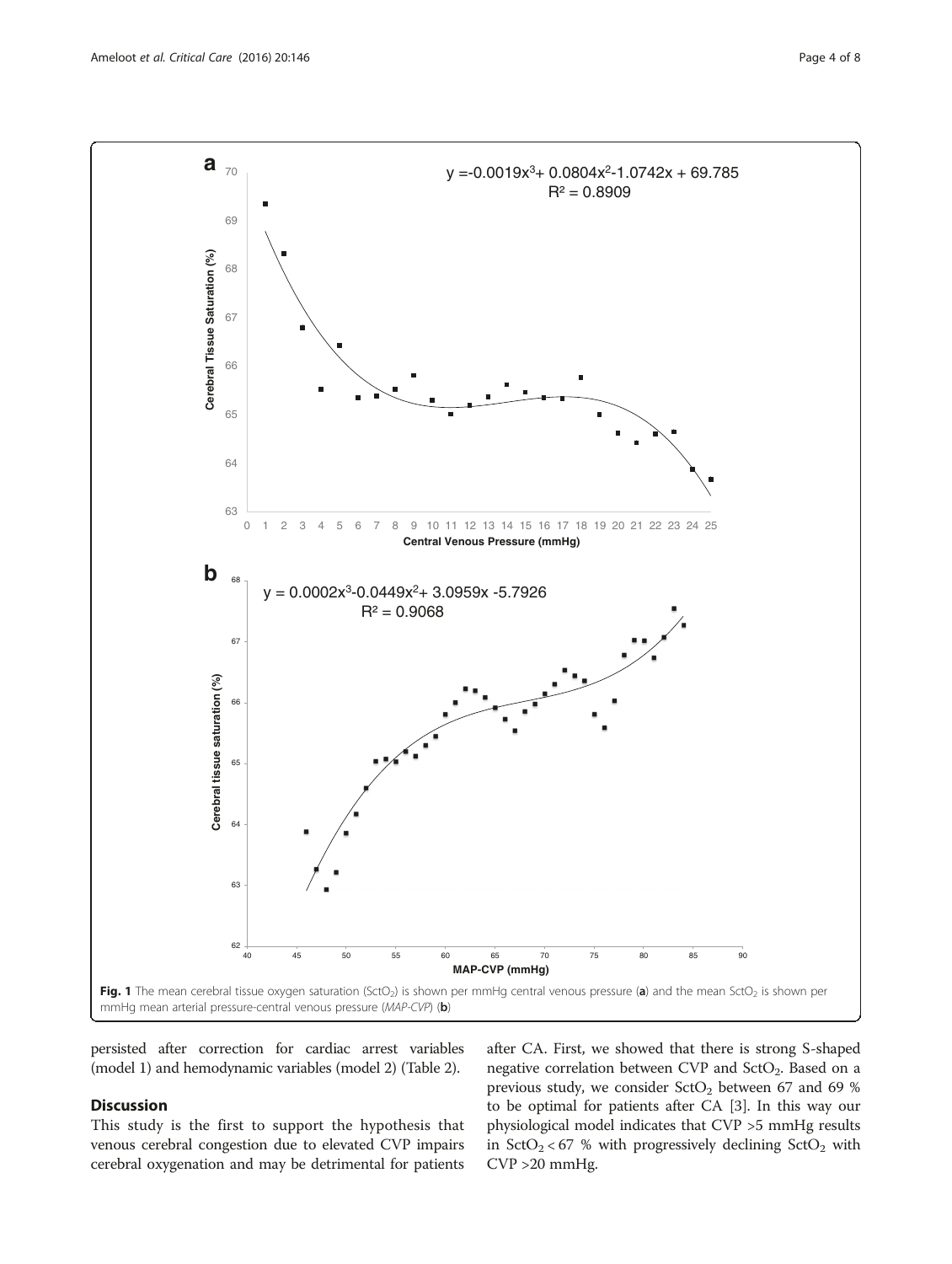<span id="page-4-0"></span>

Correlation between paired MAP-CVP measurements and  $StO<sub>2</sub>$  was no better when compared to correlation between CVP and  $SctO<sub>2</sub>$  alone. CVP remained an independent determinant of  $SctO<sub>2</sub>$  in multivariate models with MAP and cardiac output, which argues against the hypothesis that high CVP would be a marker of worse hemodynamics with lower cardiac output or MAP and for this reason, lower  $StO<sub>2</sub>$ . Only in exceptional cases with very high cardiac output (>7.5 L/min)  $\text{StO}_2$  was CVP independent. We previously showed cerebrovascular autoregulation to be preserved in the majority of patients after CA and in these patients  $SctO<sub>2</sub>$  is relatively MAPindependent [[4\]](#page-7-0). In contrast to MAP, CVP is the passive result of fluid status, RV performance and intrathoracic pressure and is less prone to active autoregulation. This probably explains why CVP was a more important determinant of  $SctO<sub>2</sub>$  than MAP in the present study. Finally, trend analysis showed moderate correlation between mean  $\Delta$ SctO<sub>2</sub> and mean  $\Delta$ CVP during the same 1-h time intervals. We hypothesize that this correlation is only moderate, because the majority of CVP changes during 1-h time intervals are small, and CVP changes in the plateau range of the S-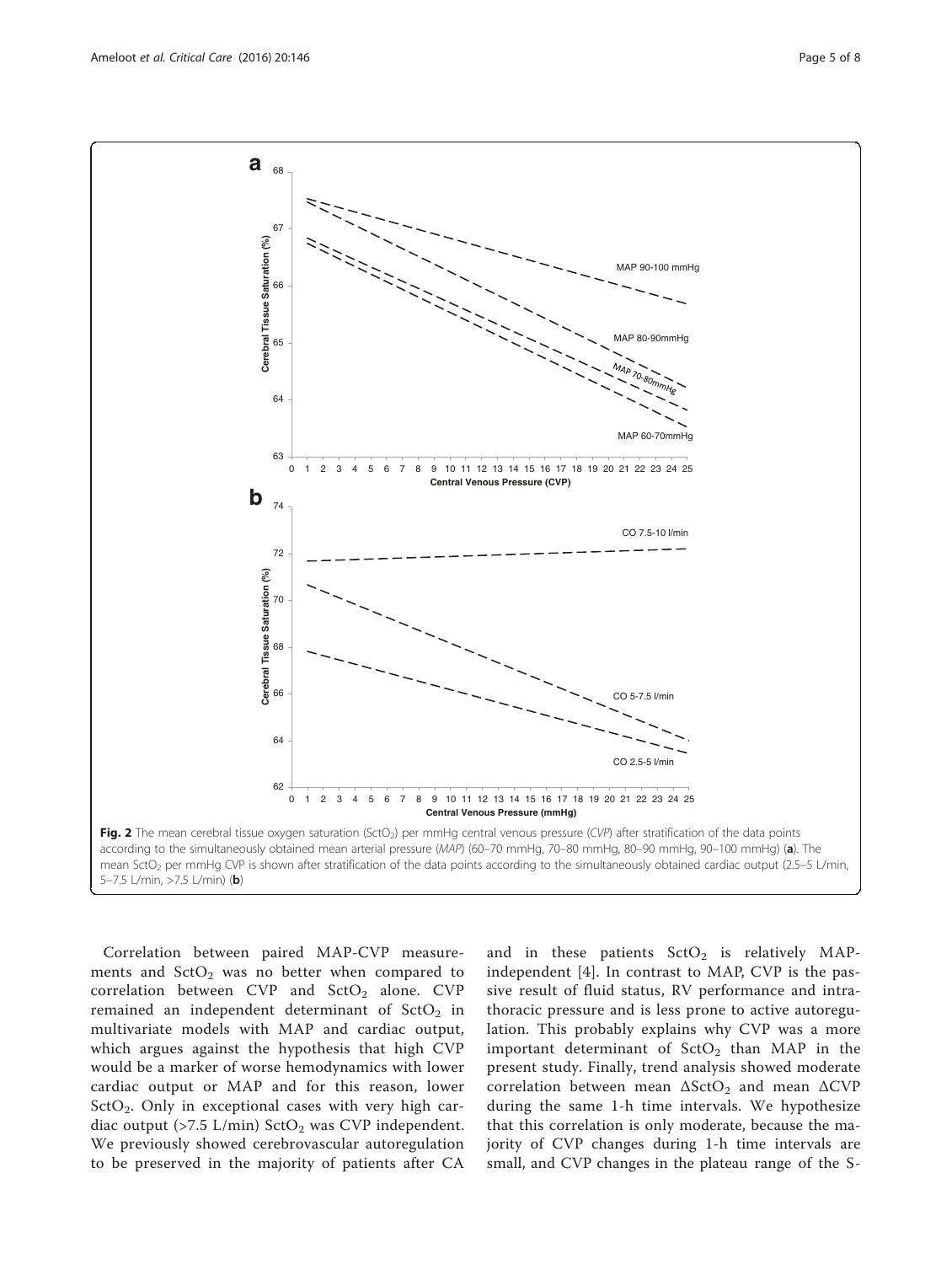<span id="page-5-0"></span>

shaped curve will not induce alterations of cerebral perfusion.

Although not completely comparable to our post-CA model, the concept of venous congestion being transmitted to jugular veins leading to cerebral ischemia is supported by reports that in patients on cardiopulmonary bypass, obstruction of the venous cannula elevates CVP followed by cerebral ischemia as detected with NIRS and cerebral dysfunction as detected with electroencephalogram

(EEG) or bispectral index (BIS) monitors [[7](#page-7-0)–[13\]](#page-7-0). In experimental studies in pigs on bicaval cardiopulmonary bypass, 75 % occlusion of the superior vena cava flow increased CVP to 25 mmHg and ICP to 20 mmHg. This resulted in impaired cerebral perfusion as detected by lower sagittal sinus and cerebral tissue oxygen saturation. Both

Table 2 Two separate multivariate models constructed using backward multivariate logistic regression

|                                                                                                         |      |               |              | Model                                                                                                                                                      | Step 1         | Final step |                      |      |  |
|---------------------------------------------------------------------------------------------------------|------|---------------|--------------|------------------------------------------------------------------------------------------------------------------------------------------------------------|----------------|------------|----------------------|------|--|
|                                                                                                         |      |               |              |                                                                                                                                                            | OR $(p$ value) | <b>OR</b>  | 95 % CI              | P    |  |
| or survival with a good neurological<br>bral performance category 1-2) per                              |      |               |              | Model 1: cardiac arrest variables                                                                                                                          |                |            |                      |      |  |
| each central venous pressure (CVP)                                                                      |      |               |              | Age                                                                                                                                                        | 0.99(0.84)     |            |                      |      |  |
| t CVP values                                                                                            | OR.  | 95 % CI       | $\mathcal P$ | Bystander CPR, yes/no                                                                                                                                      | 3.75(0.27)     |            |                      |      |  |
|                                                                                                         | 0.19 | $0.02 - 2.30$ | 0.19         | Shockable rhythm, yes/no                                                                                                                                   | 8.93(0.02)     |            | 11.36 1.8-71.5       | 0.01 |  |
|                                                                                                         | 0.46 | $0.17 - 1.23$ | 0.12         | Time to ROSC                                                                                                                                               | 0.98(0.63)     |            |                      |      |  |
|                                                                                                         | 0.69 | $0.47 - 1.01$ | 0.05         | Percentage time CVP > 5 mmHg                                                                                                                               | 0.94(0.03)     | 0.94       | $0.89 - 0.99$        | 0.02 |  |
|                                                                                                         | 0.90 | $0.80 - 1.02$ | 0.10         | Model 2: hemodynamic variables                                                                                                                             |                |            |                      |      |  |
|                                                                                                         | 0.96 | $0.92 - 1.00$ | 0.04         | Percentage time MAP <65 mmHg 0.96 (0.03)                                                                                                                   |                | 0.96       | $0.93 - 0.99$        | 0.04 |  |
|                                                                                                         | 0.97 | $0.95 - 1.00$ | 0.07         | Ejection fraction, %                                                                                                                                       | 0.99(0.56)     |            |                      |      |  |
|                                                                                                         | 0.98 | $0.97 - 1.01$ | 0.19         | Percentage time CVP $>5$ mmHg 0.95 (0.03)                                                                                                                  |                | 0.95       | $0.90 - 0.99$ $0.03$ |      |  |
|                                                                                                         | 0.99 | $0.97 - 1.01$ | 0.34         | In the first model, arrest variables were included (age, bystander                                                                                         |                |            |                      |      |  |
|                                                                                                         | 0.99 | $0.98 - 1.01$ | 0.45         | cardiopulmonary resuscitation (CPR) <10 minutes, shockable rhythm, time to<br>return of spontaneous circulation (ROSC), and percentage time central venous |                |            |                      |      |  |
| pressure (CVP) >5 mmHg) and in the second model, hemodynamic variables<br>0.99<br>$0.97 - 1.01$<br>0.52 |      |               |              |                                                                                                                                                            |                |            |                      |      |  |
|                                                                                                         | 0.00 | 007 102       | 0.68         | were included (mean, mean arterial pressure (MAP)/24 h, ejection fraction,                                                                                 |                |            |                      |      |  |

| <b>Table 1</b> Odds ratios (OR) for survival with a good neurological |     |         |                |  |  |
|-----------------------------------------------------------------------|-----|---------|----------------|--|--|
| outcome at 180 days (cerebral performance category 1-2) per           |     |         |                |  |  |
| percentage of time above each central venous pressure (CVP)           |     |         |                |  |  |
| Percentage of time at different CVP values                            | OR. | 95 % CL | $\overline{P}$ |  |  |

| I CICCIRAGE OF MIRE AL UNICICIRE CVI VARACS | $\sim$ | 77 79 CI      |      |
|---------------------------------------------|--------|---------------|------|
| $CVP > 1$ mmHq                              | 0.19   | $0.02 - 2.30$ | 0.19 |
| $CVP > 2$ mmHq                              | 0.46   | $0.17 - 1.23$ | 0.12 |
| $CVP > 3$ mmHq                              | 0.69   | $0.47 - 1.01$ | 0.05 |
| $CVP > 4$ mmHq                              | 0.90   | $0.80 - 1.02$ | 0.10 |
| $CVP > 5$ mmHq                              | 0.96   | $0.92 - 1.00$ | 0.04 |
| $CVP > 6$ mmHq                              | 0.97   | $0.95 - 1.00$ | 0.07 |
| $CVP > 7$ mmHq                              | 0.98   | $0.97 - 1.01$ | 0.19 |
| $CVP > 8$ mmHq                              | 0.99   | $0.97 - 1.01$ | 0.34 |
| $CVP > 9$ mmHq                              | 0.99   | $0.98 - 1.01$ | 0.45 |
| $CVP > 10$ mmHq                             | 0.99   | $0.97 - 1.01$ | 0.52 |
| $CVP > 15$ mmHq                             | 0.99   | $0.97 - 1.02$ | 0.68 |
| $CVP > 20$ mmHg                             | 0.97   | $0.87 - 1.07$ | 0.48 |

| in the mst model, anest vanables were included (age, bystander               |
|------------------------------------------------------------------------------|
| cardiopulmonary resuscitation (CPR) <10 minutes, shockable rhythm, time to   |
| return of spontaneous circulation (ROSC), and percentage time central venous |
| pressure $(CVP) > 5$ mmHg) and in the second model, hemodynamic variables    |
| were included (mean, mean arterial pressure (MAP)/24 h, ejection fraction,   |
| mean CO/24 h, percentage time CVP >5 mmHg). Odds ratios (OR) for survival    |
| with a good neurological outcome at 180 days (cerebral performance category  |
| $1-2$ ) are shown                                                            |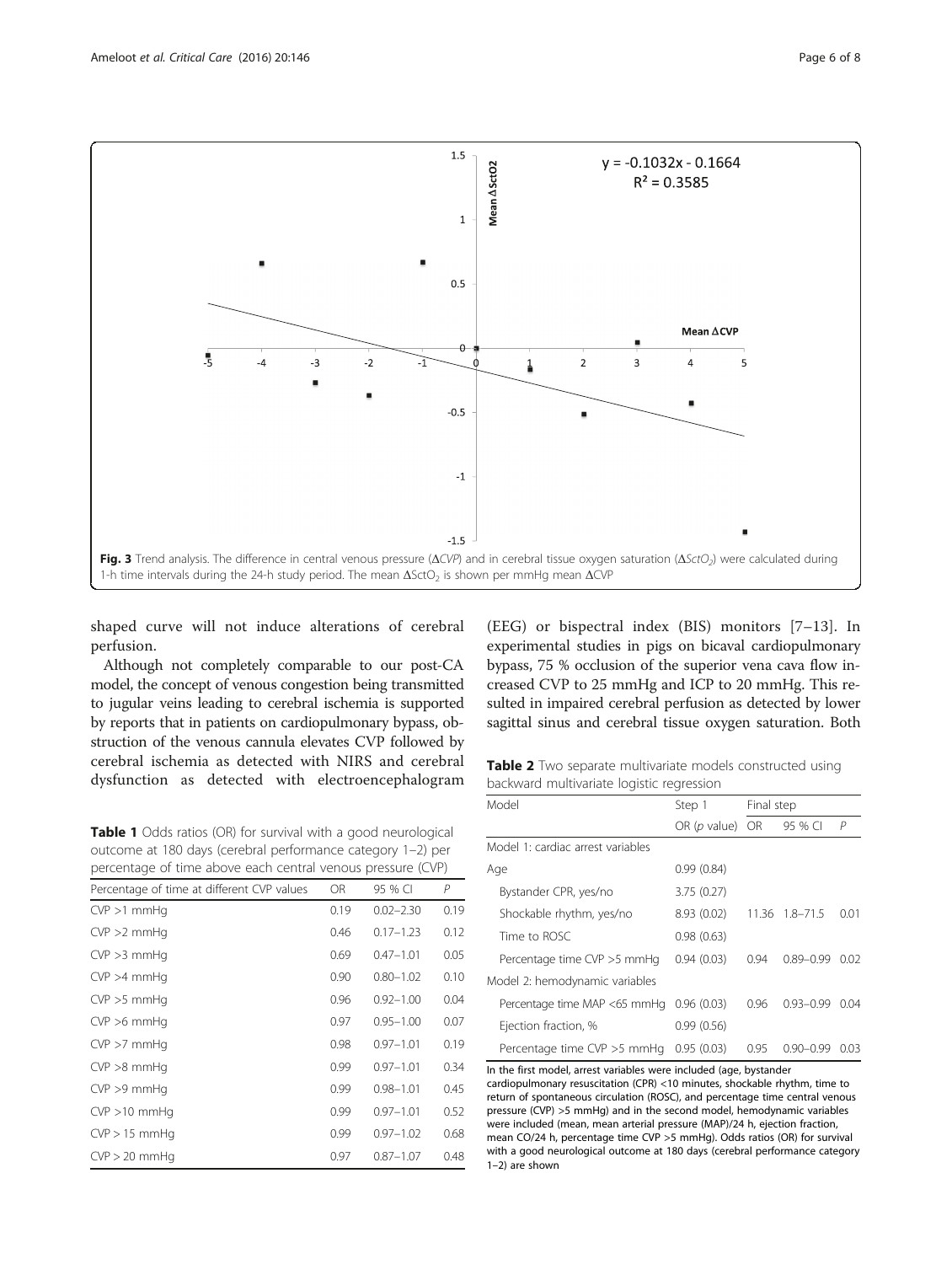vasopressors and partial relief of the obstruction restored cerebral perfusion pressure and  $SctO<sub>2</sub>$  to baseline values. However, only partial relief of the obstruction reduced ICP [\[8](#page-7-0)]. In agreement with our findings, the influence of CVP on cerebral perfusion was most pronounced in low arterial flow states. In contrast, 50 % obstruction of the flow increased CVP to 20 mmHg without significant decline of the cerebral perfusion, which is in line with our results showing that mainly CVP above a critical threshold of 20 mmHg result in pronounced cerebral hypoperfusion [[9](#page-7-0)].

Additionally, in patients with traumatic brain injury, the application of positive end-expiratory pressure (PEEP) resulted in elevations of CVP, ICP and reductions of cerebral perfusion pressure, blood flow in the middle cerebral artery and cerebral desaturation [[14](#page-7-0)–[17](#page-7-0)]. The detrimental effects of PEEP were more pronounced in patients with normal respiratory system compliance, lower CVP, reduced intracranial compliance and low ICP, all of which favor the transduction of intrapulmonary to intravascular and intracranial pressure.

Second, we showed that the chance of survival with a good neurological outcome decreases per 1 % of extra time patients have CVP >5 mmHg. In line with our results, it has been shown that right ventricular dysfunction predicts poor outcome in patients after CA independent of left ventricular function (21). We acknowledge that many confounders may bias the link between CVP and outcome. It can be assumed that patients with higher CVP may have more preexisting chronic pulmonary disease, more frequent acute respiratory distress syndrome (ARDS)/acute cor pulmonale, lower arterial oxygen content, larger myocardial infarctions or more systolic left ventricular dysfunction, all of which by themselves may negatively affect the outcome or influence decisions on withdrawal of ICU therapy. Disproving this theory, the negative association between CVP and outcome persisted in a multivariate model after correction for hemodynamic variables, including ejection fraction and MAP. Moreover, our physiological model supports the hypothesis that cerebral hypoxia at least partially explains the link between venous cerebral congestion and worse outcome. Finally, the arterial  $PaO<sub>2</sub>$  was not lower in patients with an average CVP above the median of 10 mmHg.

Potentially, these results have important consequences for routine clinical practice. The attention to CVP in modern critical care is waning because it is now generally accepted that it is a poor and static predictor of fluid responsiveness in mechanically ventilated patients [\[18](#page-7-0)]. Although we acknowledge that it will not be feasible to maintain normal CVP (<5 mmHg) in the majority of the mechanically ventilated post-CA patients, our results indicate that it is at least worth the effort to avoid fluid overload, treat right ventricular dysfunction appropriately and manage acute *cor pulmonale* by a lung-conserving ventilation strategy in order to keep CVP below 20 mmHg. In line with our results, a recent study showed an association between RV dysfunction and neurological outcome after cardiac arrest [\[19\]](#page-7-0). Future goal-directed treatment protocols for patients after CA should not only target a specific MAP but also focus on the other determinants of cerebral perfusion, including  $SVO<sub>2</sub>$  and CVP.

We acknowledge that our study has some limitations including the lack of direct ICP measurements, invasive bulb oximetry (which was replaced by NIRS) and absence of carotid Doppler measurements to directly measure cerebral pressure, saturation and perfusion. In particular, NIRS measurements assume a 30/70 partition between the arterial and venous blood compartment. It cannot be excluded that the venous compartment enlarges in patients with elevated CVP without any change in cerebral blood flow.

Second, this is a small pilot study and these results should be regarded as hypothesis generating. We cannot exclude the possibility that our results were inflated as the 1,949,108 data points were collected in 48 patients and therefore may not be considered independent of each other. The small sample size most likely explains why parameters such as bystander CPR and time to ROSC were not independently associated with outcome in our multivariate model. Moreover, the general concept of cerebral congestion should be validated in other populations including patients with traumatic brain injury, severe acute decompensated heart failure (ADHF) and patients with high intra-thoracic pressures. In patients with ADHF, elevated CVP, rather than impaired cardiac output or low MAP, was the main determinant of worsening renal function during decongestive treatment and it would be interesting to see whether elevated CVP also impairs cerebral perfusion in patients with ADHF [[20](#page-7-0)].

Third, this was not a randomized controlled interventional trial aiming for a specific CVP. Therefore, it cannot be excluded that the link between CVP and outcome is due to confounders and it remains open to further investigation whether aiming for the lowest feasible CVP would improve cerebral perfusion and the outcome for these patients. Finally, CVP measurements were automatically and continuously recorded with 2-sec time intervals. This allowed us to analyze 1,949,108 paired  $CVP-SetO<sub>2</sub>$  measurements but had the disadvantage that automatic recordings are poorly validated against manual measurements and that automatic measurements are not performed end-expiratory. However, we do not believe this had a major influence on our results, as a delay can also be expected between CVP and  $StO<sub>2</sub>$  changes.

### Conclusion

In conclusion, we showed that CVP above 20 mmHg results in lower brain saturation and is associated with worse outcome in patients under therapeutic hypothermia